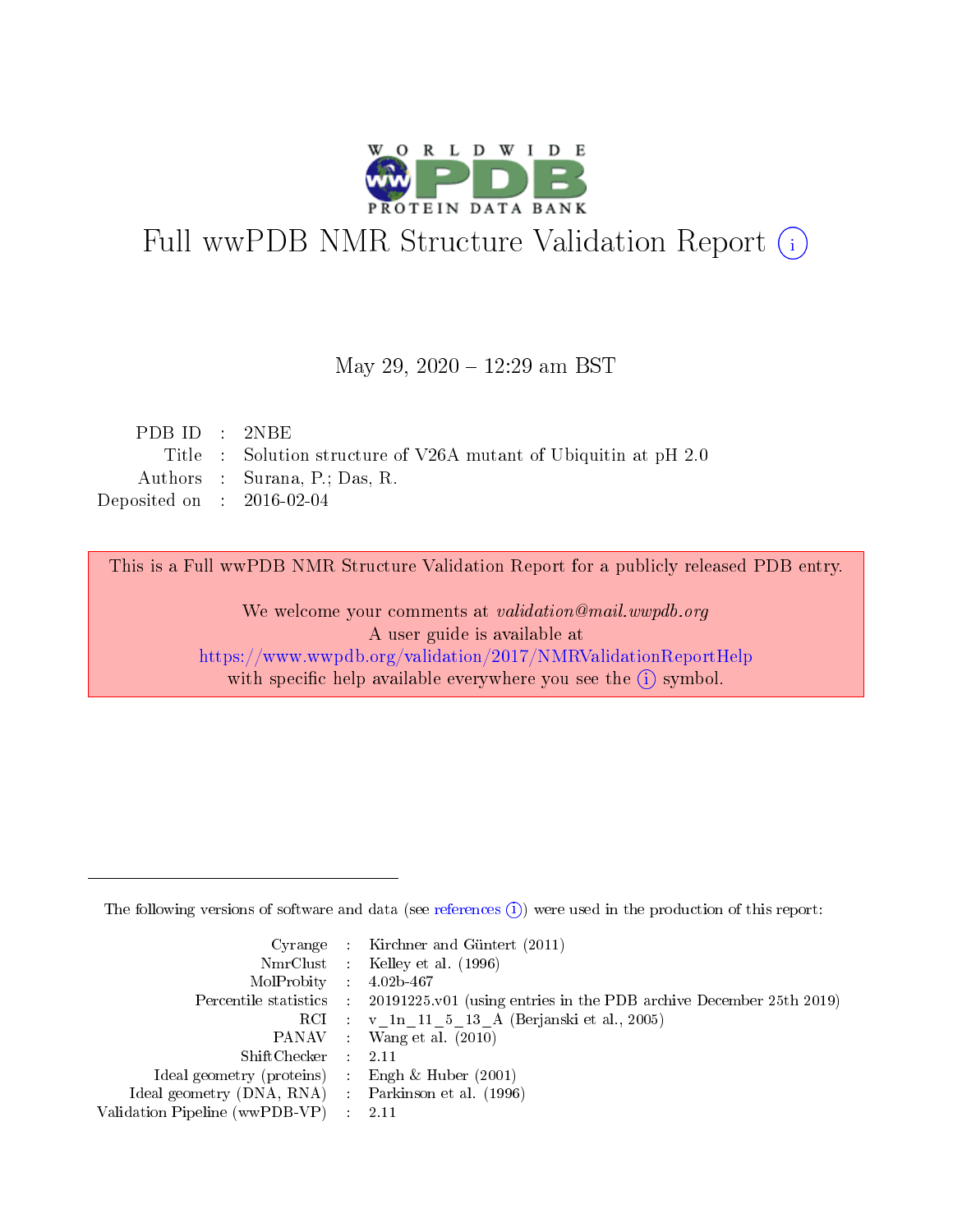## 1 [O](https://www.wwpdb.org/validation/2017/NMRValidationReportHelp#overall_quality)verall quality at a glance  $(i)$

The following experimental techniques were used to determine the structure: SOLUTION NMR

The overall completeness of chemical shifts assignment is 71%.

Percentile scores (ranging between 0-100) for global validation metrics of the entry are shown in the following graphic. The table shows the number of entries on which the scores are based.



| <b>NIETTIC</b>        | $(\#\text{Entries})$ | $(\#Entries)$ |
|-----------------------|----------------------|---------------|
| Clashscore            | 158937               | 12864         |
| Ramachandran outliers | 154571               | 11451         |
| Sidechain outliers    | 154315               | 11428         |

The table below summarises the geometric issues observed across the polymeric chains and their fit to the experimental data. The red, orange, yellow and green segments indicate the fraction of residues that contain outliers for  $>=3, 2, 1$  and 0 types of geometric quality criteria. A cyan segment indicates the fraction of residues that are not part of the well-defined cores, and a grey segment represents the fraction of residues that are not modelled. The numeric value for each fraction is indicated below the corresponding segment, with a dot representing fractions  $\epsilon = 5\%$ 

| Mol | ${\bf Chain}$ | Length | Quality of chain |     |     |  |
|-----|---------------|--------|------------------|-----|-----|--|
|     |               | 76     | 61%              | 20% | 20% |  |

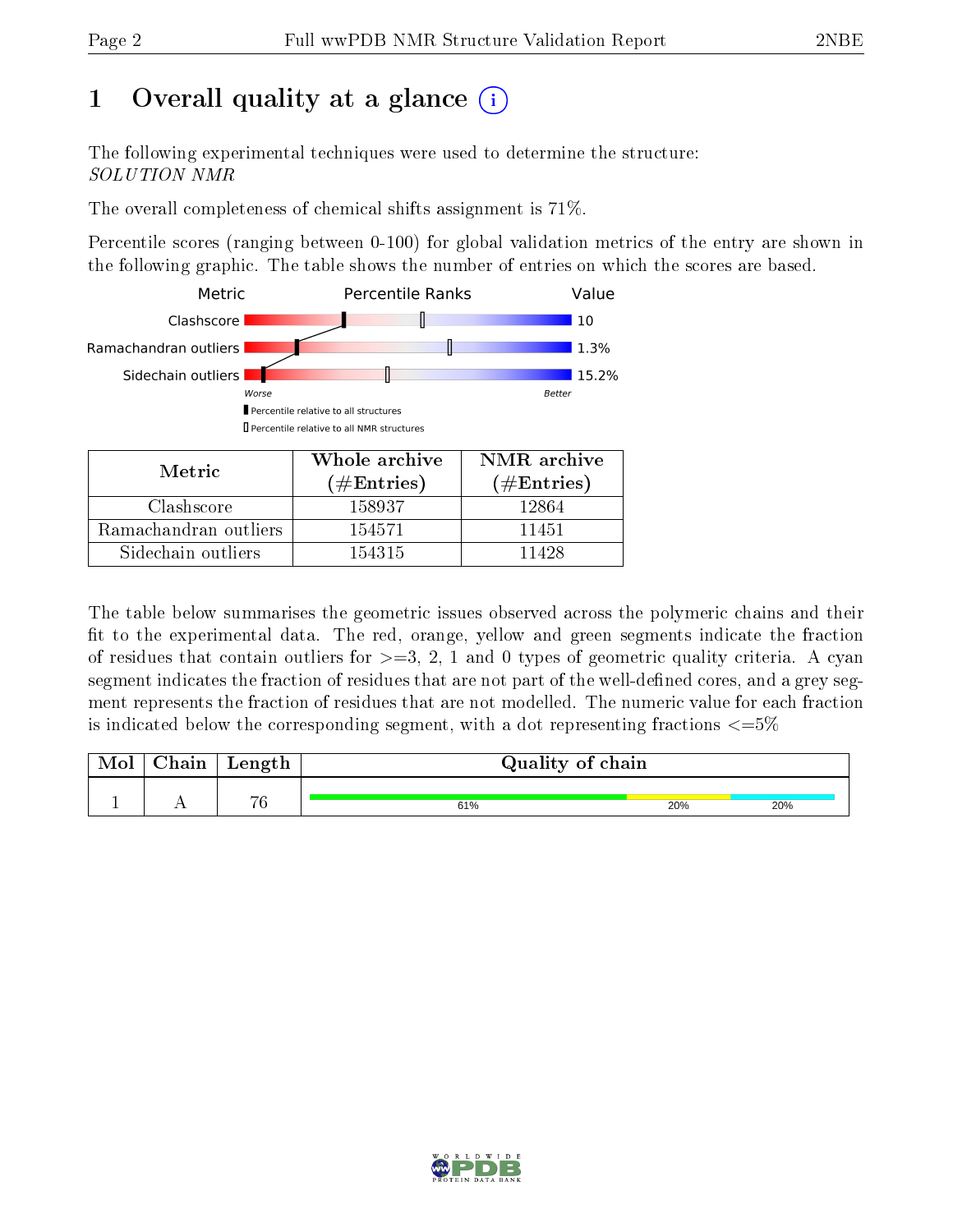## 2 Ensemble composition and analysis  $(i)$

This entry contains 20 models. Model 4 is the overall representative, medoid model (most similar to other models). The authors have identified model 1 as representative, based on the following criterion: lowest energy.

The following residues are included in the computation of the global validation metrics.

| Well-defined (core) protein residues                                                            |                            |          |  |  |  |  |
|-------------------------------------------------------------------------------------------------|----------------------------|----------|--|--|--|--|
| Backbone RMSD $(A)$   Medoid model  <br>. Well-defined core $\mid$ Residue range (total) $\mid$ |                            |          |  |  |  |  |
|                                                                                                 | A:2-A:45, A:56-A:72 $(61)$ | $0.37\,$ |  |  |  |  |

Ill-defined regions of proteins are excluded from the global statistics.

Ligands and non-protein polymers are included in the analysis.

NmrClust was unable to cluster the ensemble.

Error message: Inconsistent models

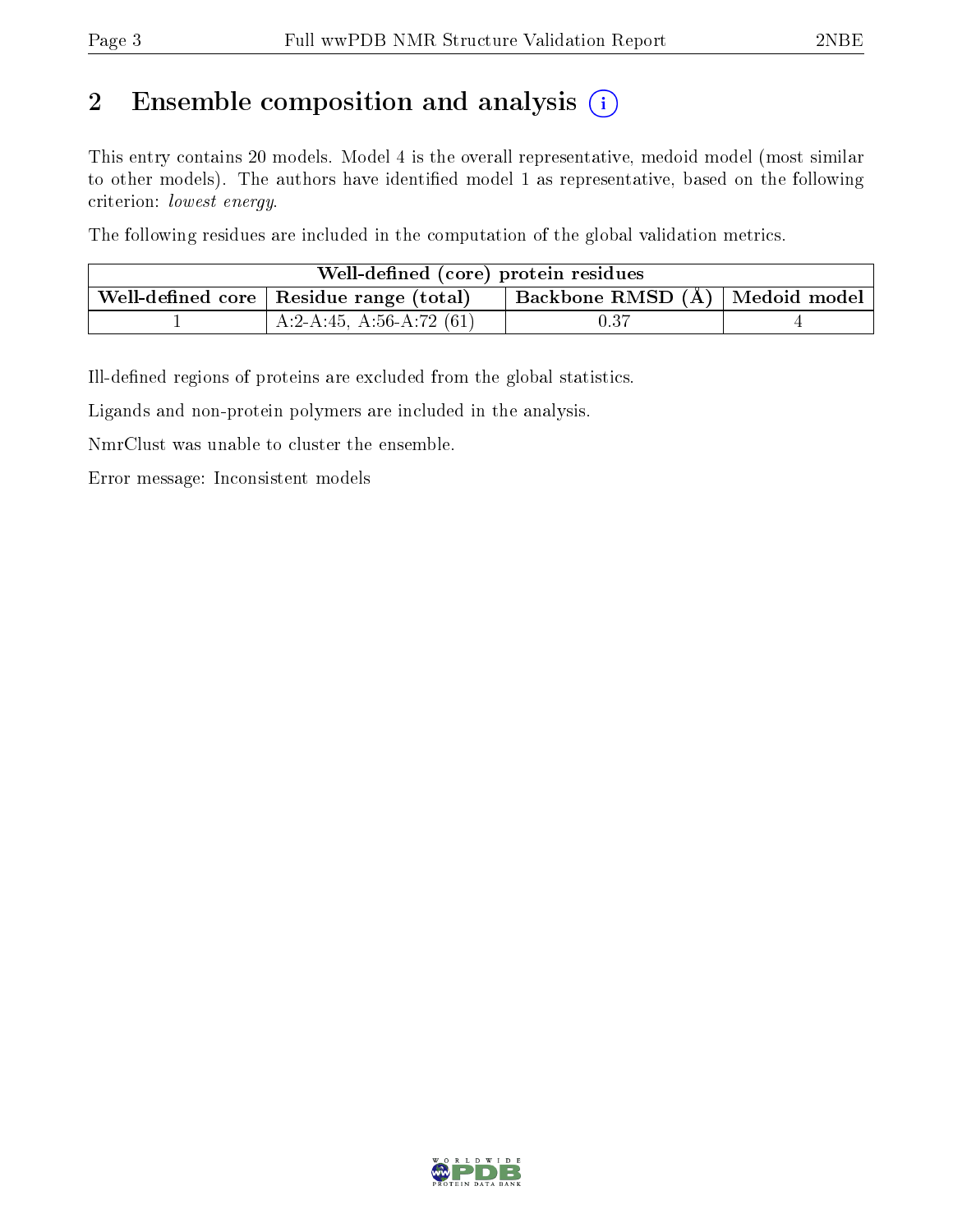## 3 Entry composition (i)

There is only 1 type of molecule in this entry. The entry contains 1225 atoms, of which 625 are hydrogens and 0 are deuteriums.

Molecule 1 is a protein called entity.

| Mol |    | Chain   $Residues$ |             | Atoms |       |  |  |  | race |
|-----|----|--------------------|-------------|-------|-------|--|--|--|------|
|     |    |                    | $\rm Total$ |       | H     |  |  |  |      |
|     | 76 | 1225               | - 376       | 625   | - 105 |  |  |  |      |

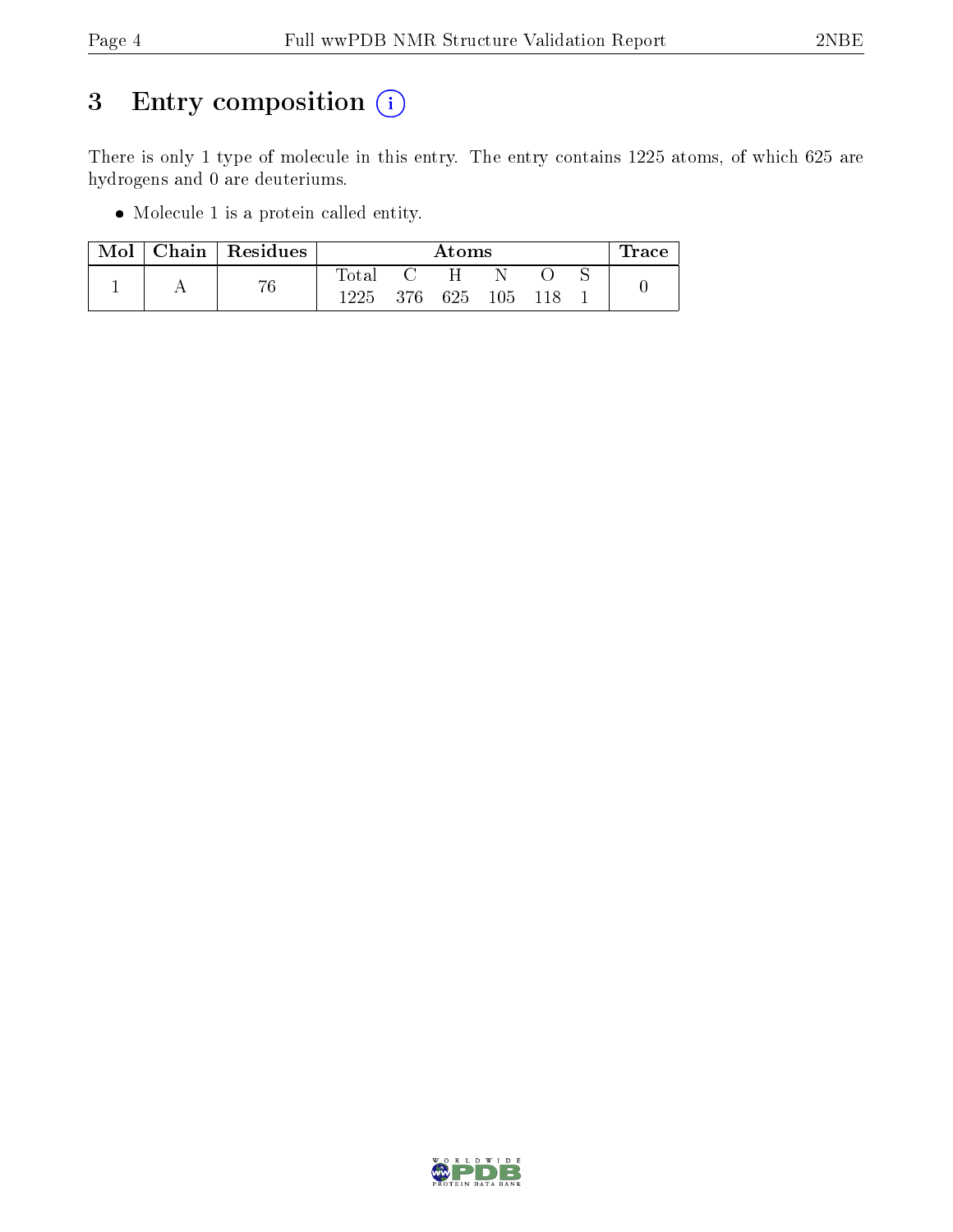## 4 Residue-property plots  $\binom{1}{1}$

## <span id="page-4-0"></span>4.1 Average score per residue in the NMR ensemble

These plots are provided for all protein, RNA and DNA chains in the entry. The first graphic is the same as shown in the summary in section 1 of this report. The second graphic shows the sequence where residues are colour-coded according to the number of geometric quality criteria for which they contain at least one outlier: green  $= 0$ , yellow  $= 1$ , orange  $= 2$  and red  $= 3$  or more. Stretches of 2 or more consecutive residues without any outliers are shown as green connectors. Residues which are classified as ill-defined in the NMR ensemble, are shown in cyan with an underline colour-coded according to the previous scheme. Residues which were present in the experimental sample, but not modelled in the final structure are shown in grey.

• Molecule 1: entity



### 4.2 Scores per residue for each member of the ensemble

Colouring as in section [4.1](#page-4-0) above.

#### 4.2.1 Score per residue for model 1

• Molecule 1: entity



#### 4.2.2 Score per residue for model 2



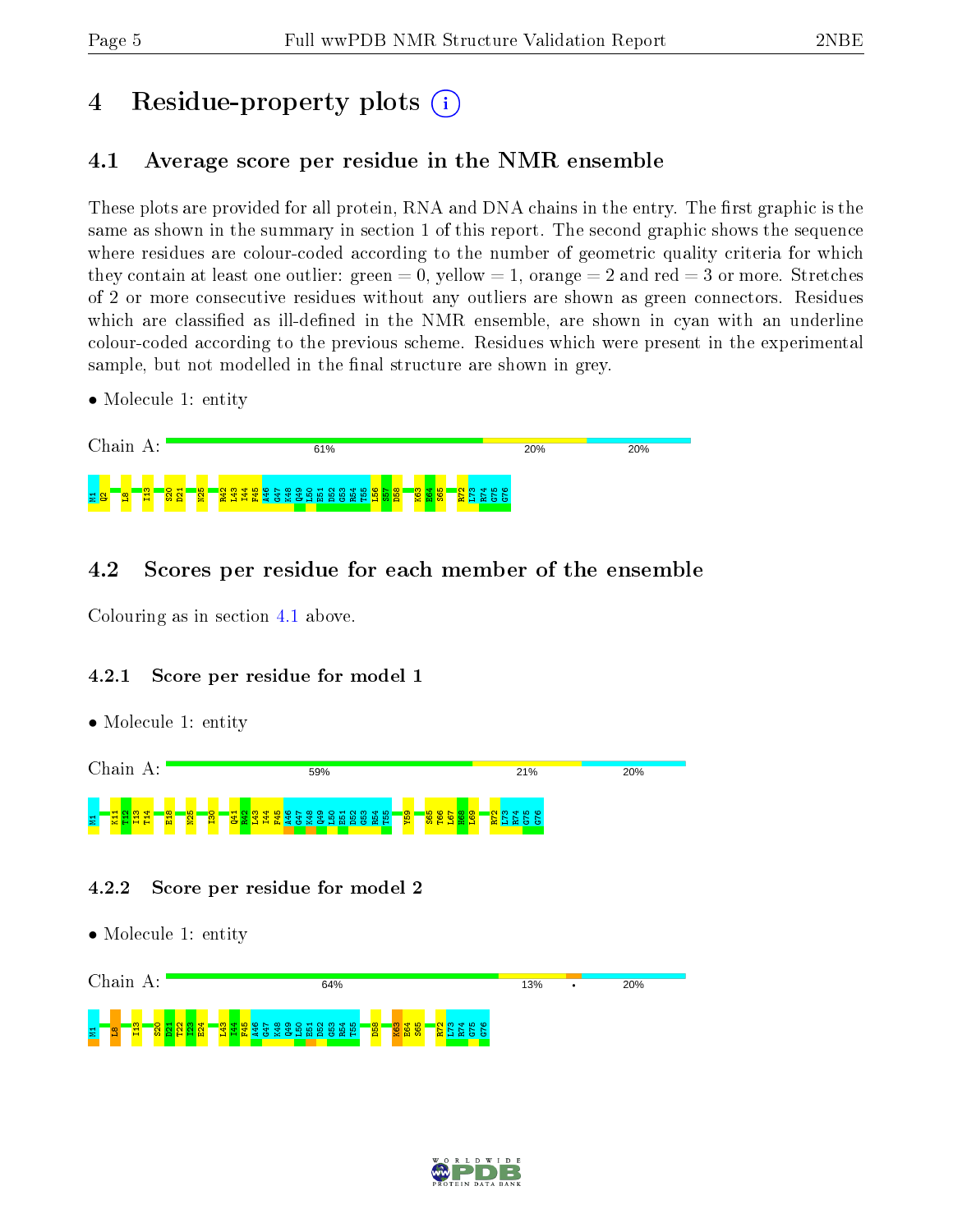#### 4.2.3 Score per residue for model 3

• Molecule 1: entity



#### 4.2.4 Score per residue for model 4 (medoid)

• Molecule 1: entity



#### 4.2.5 Score per residue for model 5

• Molecule 1: entity



#### 4.2.6 Score per residue for model 6

• Molecule 1: entity



#### 4.2.7 Score per residue for model 7

| Chain<br>A:                      | 63%                                             | 14% | ٠ | 20% |
|----------------------------------|-------------------------------------------------|-----|---|-----|
| 置<br>÷<br>H<br>$\mathbf{H}$<br>- | <b>igo</b><br>$\sim$<br>K63<br>m<br>$\sim$<br>÷ |     |   |     |

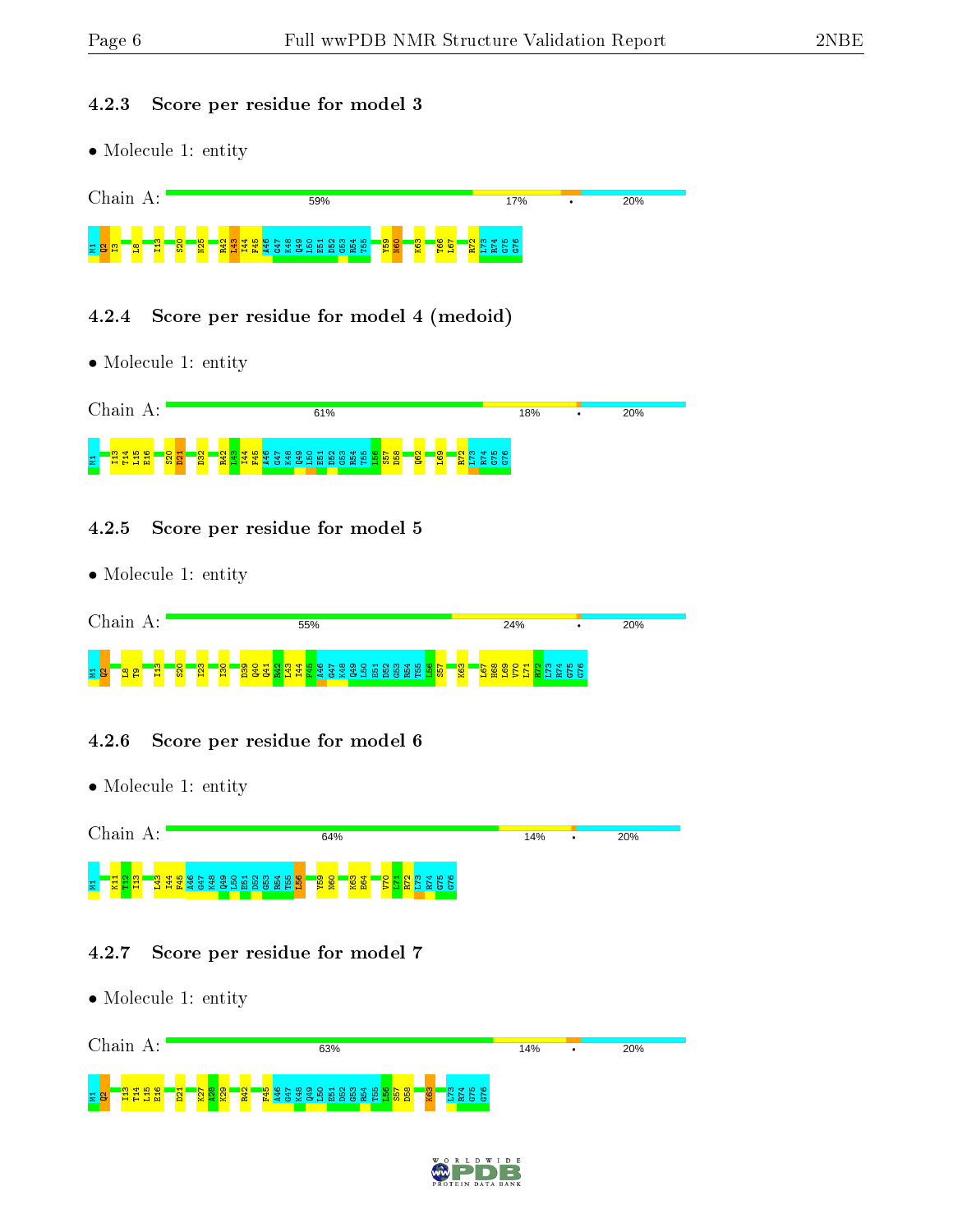#### 4.2.8 Score per residue for model 8

• Molecule 1: entity



#### 4.2.9 Score per residue for model 9

• Molecule 1: entity



#### 4.2.10 Score per residue for model 10

• Molecule 1: entity



#### 4.2.11 Score per residue for model 11

• Molecule 1: entity



#### 4.2.12 Score per residue for model 12



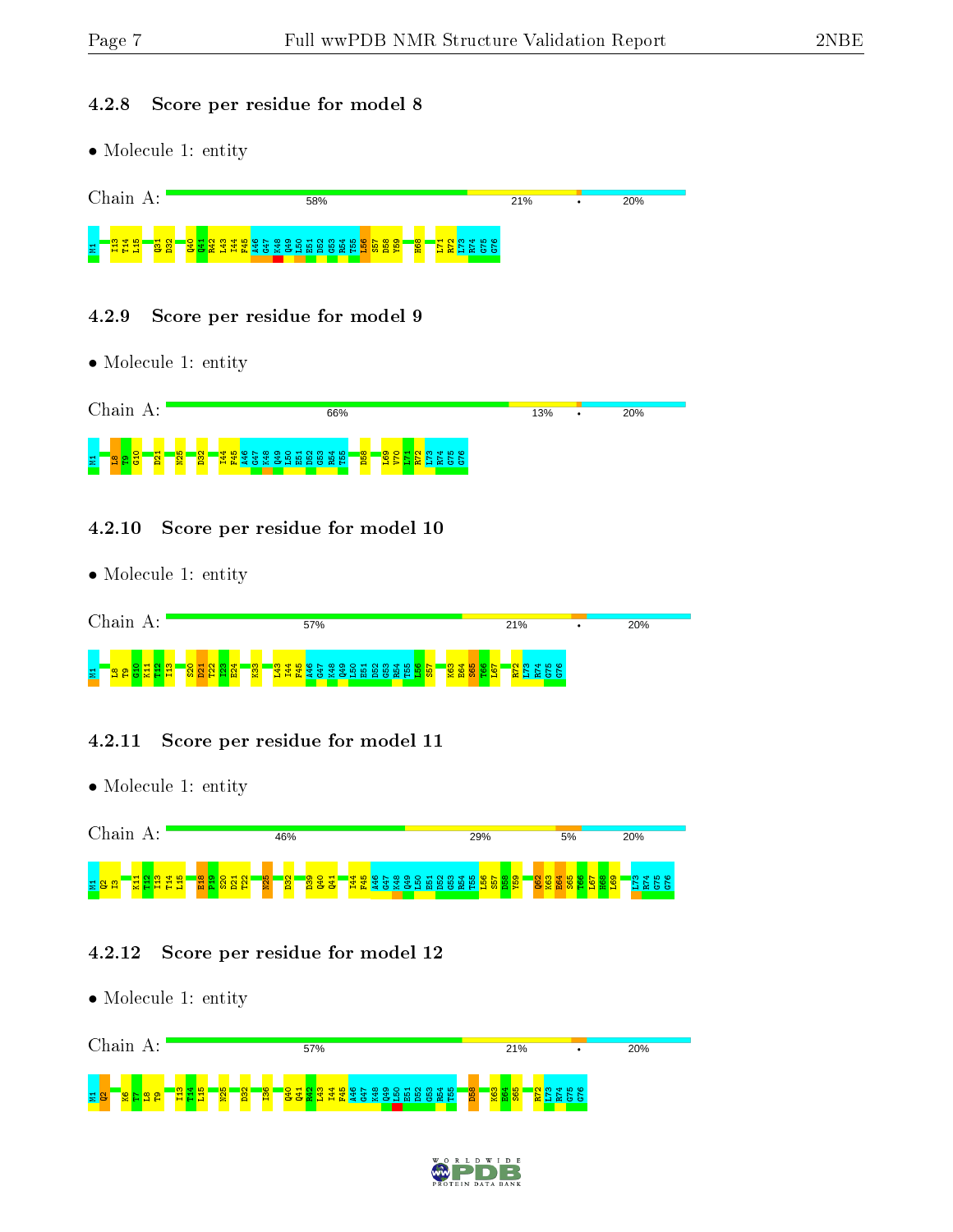#### 4.2.13 Score per residue for model 13

• Molecule 1: entity



#### 4.2.14 Score per residue for model 14

• Molecule 1: entity



#### 4.2.15 Score per residue for model 15

• Molecule 1: entity

| Chain<br>А:                       | 63%                                                                                                                                   | 12%       | $\cdot$ $\cdot$ | 20% |
|-----------------------------------|---------------------------------------------------------------------------------------------------------------------------------------|-----------|-----------------|-----|
| ത<br>星<br>ಀ<br>≃<br>−<br>. .<br>÷ | <b>I</b> Ω<br><b>B</b><br>$\overline{\phantom{0}}$<br><b>a</b><br>$\mathbf{C}$<br>œ<br>Ξ<br><b>START</b><br>$\approx$ $\pm$<br>ಲ<br>≏ | <b>KO</b> |                 |     |

#### 4.2.16 Score per residue for model 16

• Molecule 1: entity



#### 4.2.17 Score per residue for model 17



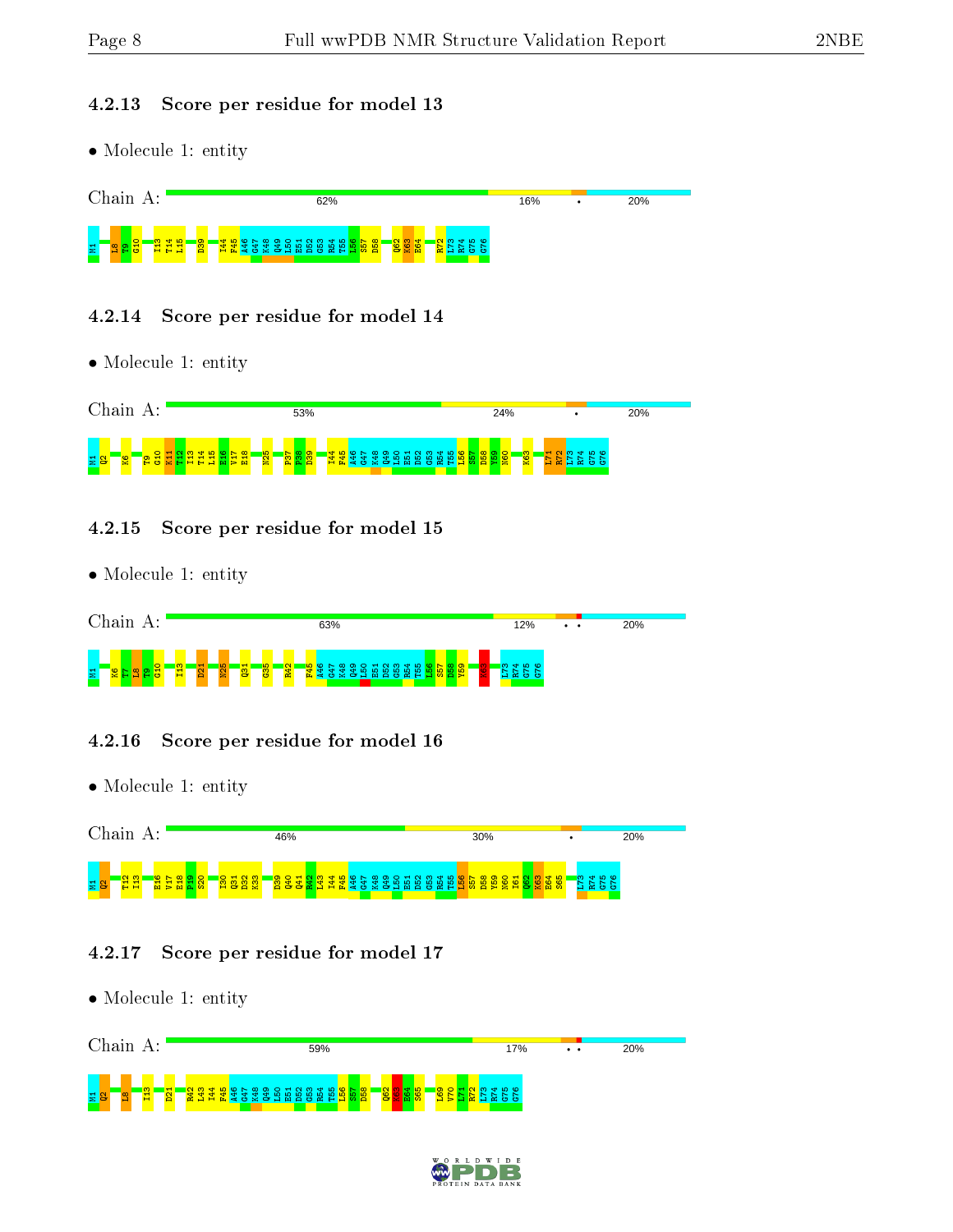#### 4.2.18 Score per residue for model 18

• Molecule 1: entity



#### 4.2.19 Score per residue for model 19

• Molecule 1: entity



#### 4.2.20 Score per residue for model 20



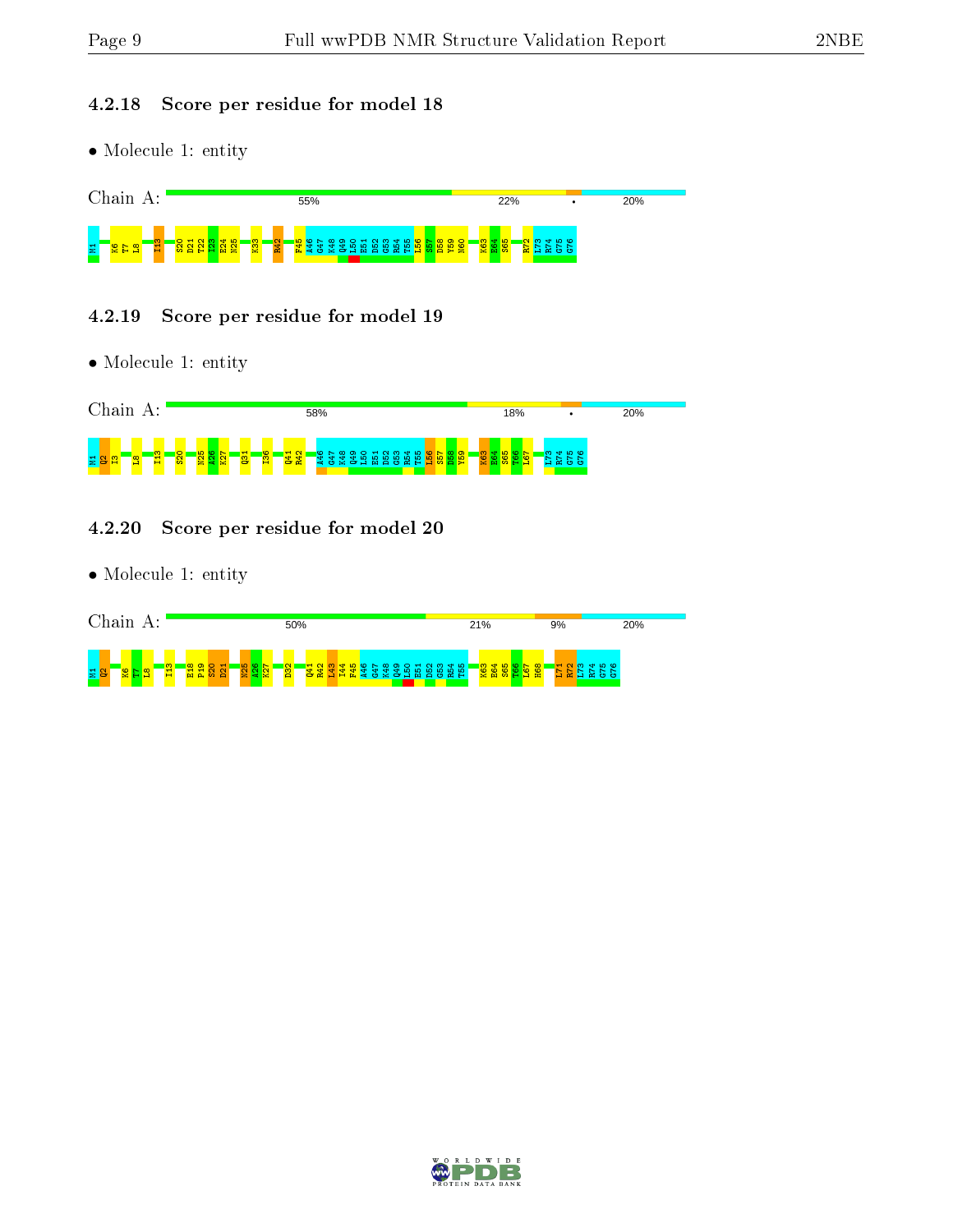## 5 Refinement protocol and experimental data overview  $\binom{1}{k}$

The models were refined using the following method: *simulated annealing*.

Of the 100 calculated structures, 20 were deposited, based on the following criterion: structures with the lowest energy.

The following table shows the software used for structure solution, optimisation and refinement.

| Software name   Classification   Version |            |  |
|------------------------------------------|------------|--|
| NIHxplor                                 | refinement |  |

The following table shows chemical shift validation statistics as aggregates over all chemical shift files. Detailed validation can be found in section [7](#page-17-0) of this report.

| Chemical shift file(s)                       | input $\text{cs.} \text{cif}$ |
|----------------------------------------------|-------------------------------|
| Number of chemical shift lists               |                               |
| Total number of shifts                       | 768                           |
| Number of shifts mapped to atoms             | 768                           |
| Number of unparsed shifts                    |                               |
| Number of shifts with mapping errors         |                               |
| Number of shifts with mapping warnings       |                               |
| Assignment completeness (well-defined parts) |                               |

No validations of the models with respect to experimental NMR restraints is performed at this time.

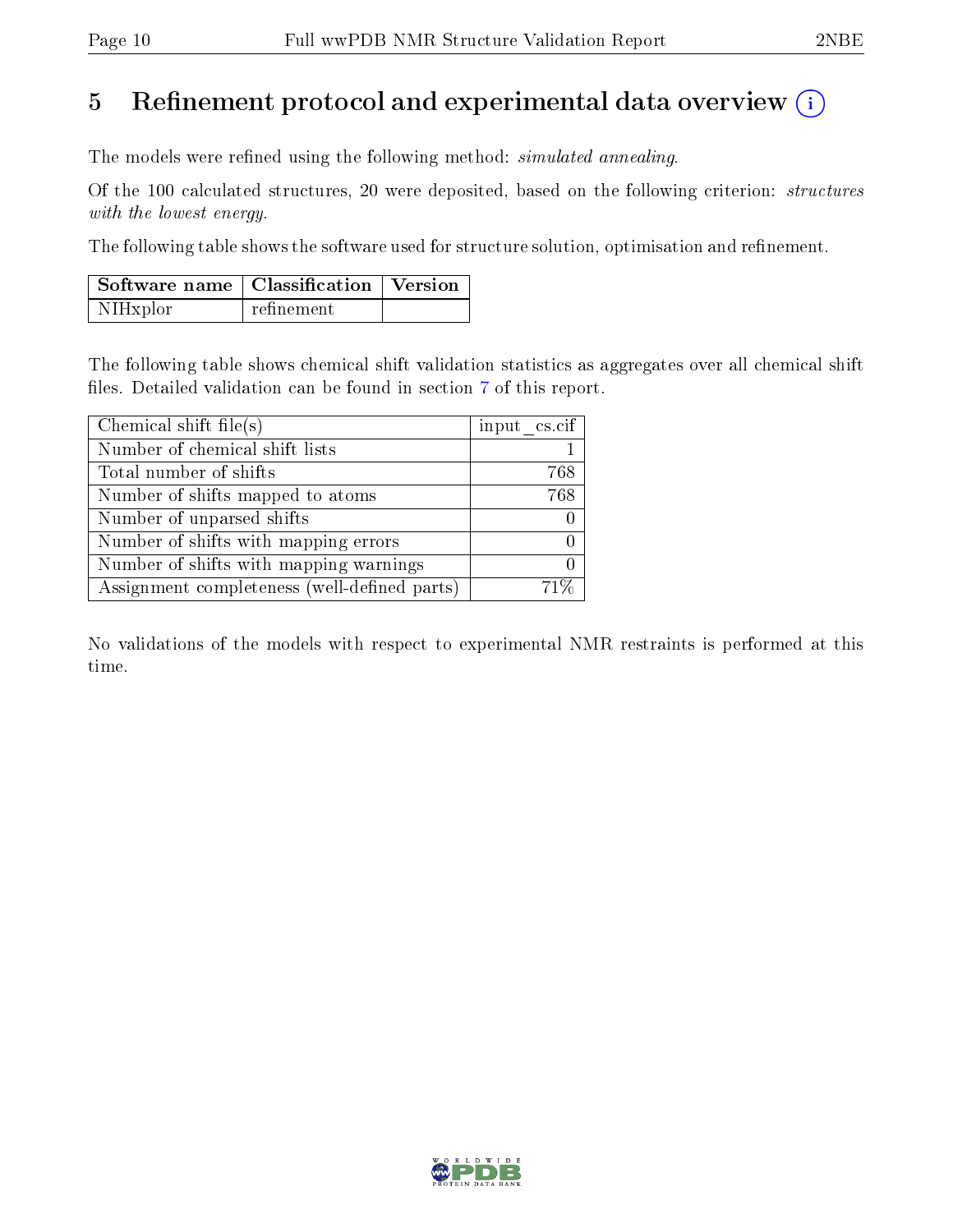## 6 Model quality  $(i)$

## 6.1 Standard geometry  $(i)$

There are no covalent bond-length or bond-angle outliers.

There are no bond-length outliers.

There are no bond-angle outliers.

There are no chirality outliers.

There are no planarity outliers.

## 6.2 Too-close contacts  $(i)$

In the following table, the Non-H and H(model) columns list the number of non-hydrogen atoms and hydrogen atoms in each chain respectively. The H(added) column lists the number of hydrogen atoms added and optimized by MolProbity. The Clashes column lists the number of clashes averaged over the ensemble.

| $\text{Mol}$ |      | Chain   Non-H   $H(model)$   $H(added)$   Clashes |       |            |
|--------------|------|---------------------------------------------------|-------|------------|
|              | 490  |                                                   |       | $10{\pm}3$ |
|              | 9800 | 10220                                             | 10220 | 199        |

The all-atom clashscore is defined as the number of clashes found per 1000 atoms (including hydrogen atoms). The all-atom clashscore for this structure is 10.

| $Atom-1$            | $\boldsymbol{\mathrm{Atom}\text{-}2}$ | $Clash(\AA)$ | Distance(A) | Models         |                |  |
|---------------------|---------------------------------------|--------------|-------------|----------------|----------------|--|
|                     |                                       |              |             | Worst          | Total          |  |
| 1: A:56:LEU:H       | 1: A:56: LEU: HD22                    | 0.91         | 1.25        | 8              | 1              |  |
| 1: A:56:LEU:HD22    | 1: A:56:LEU:H                         | 0.91         | 1.25        | 6              | $\overline{2}$ |  |
| 1: A:8: LEU: HD12   | 1: A:8: LEU:O                         | 0.81         | 1.76        | 17             | $\overline{2}$ |  |
| 1: A:8: LEU:O       | 1:A:8:LEU:HD12                        | 0.80         | 1.75        | 13             | $\overline{2}$ |  |
| 1: A:8:LEU:N        | 1:A:8:LEU:HD13                        | 0.80         | 1.92        | $\overline{2}$ | $\mathbf{1}$   |  |
| 1: A: 15: LEU: HD22 | 1:A:15:LEU:N                          | 0.76         | 1.96        | 13             | $\overline{2}$ |  |
| 1:A:8:LEU:HD22      | 1: A:8: LEU:H                         | 0.75         | 1.38        | $\mathcal{D}$  | 1              |  |
| 1: A:67:LEU:N       | 1: A:67:LEU:HD22                      | 0.72         | 2.00        | $10\,$         | $\mathbf{1}$   |  |
| 1: A:56:LEU:HD12    | 1: A:56: LEU:O                        | 0.69         | 1.85        | 16             | $\mathbf{1}$   |  |
| 1: A:67:LEU:HD22    | 1:A:67:LEU:N                          | 0.69         | 2.02        | 20             | 1              |  |
| 1: A:8: LEU: N      | 1:A:8:LEU:HD22                        | 0.67         | 2.05        | $\overline{2}$ | 4              |  |
| 1: A:40: GLN:O      | 1: A:71:LEU:HD23                      | 0.65         | 1.92        | 8              | $\overline{2}$ |  |
| 1: A:56:LEU:H       | 1: A:56:LEU:CD2                       | 0.64         | 2.03        | 8              | 1              |  |
| 1: A:56: LEU: HD12  | 1: A:56:LEU: C                        | 0.61         | 2.14        | 16             | $\mathbf{1}$   |  |

All unique clashes are listed below, sorted by their clash magnitude.

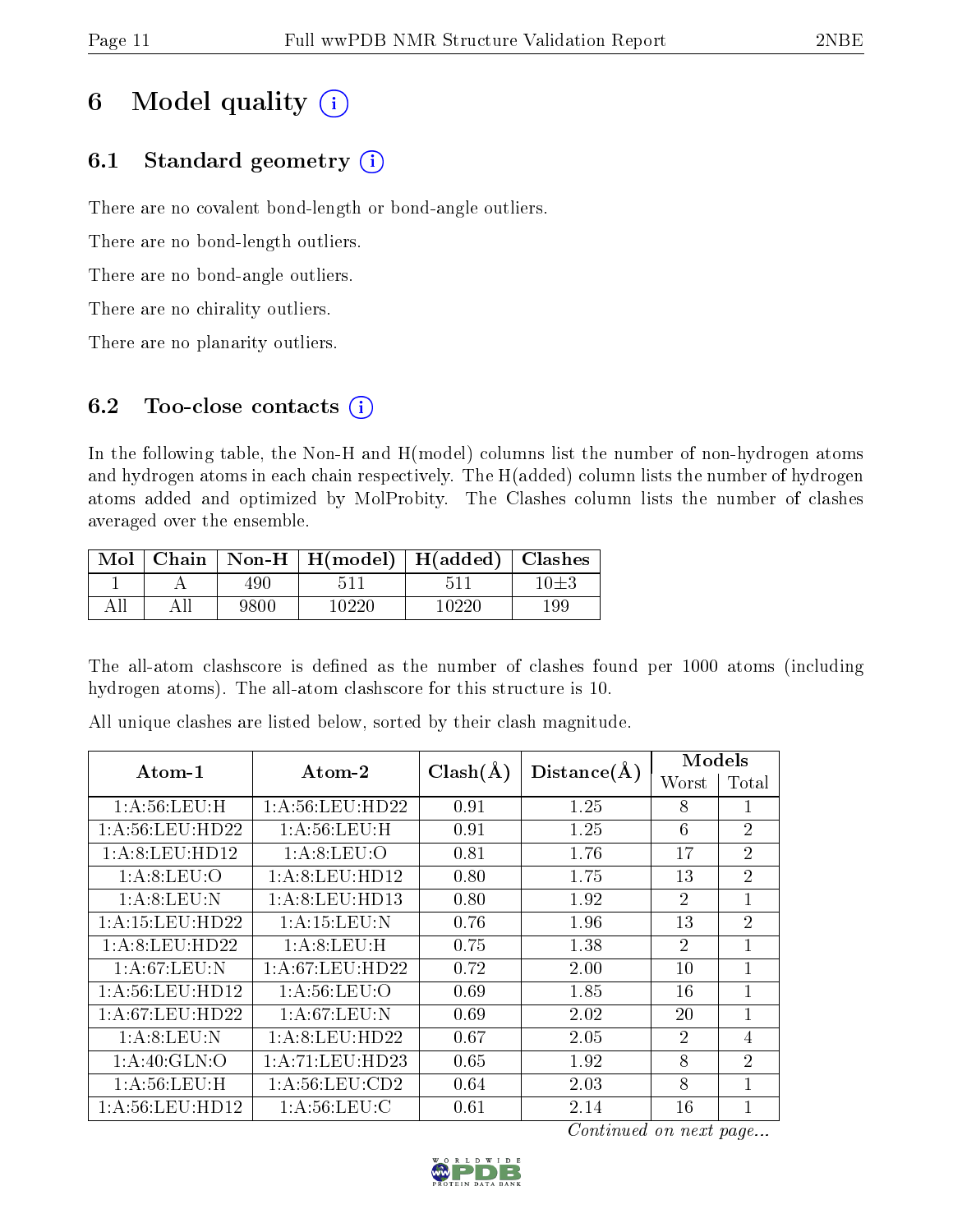| Continuea from previous page         |                             |              |                   | <b>Models</b>   |                |
|--------------------------------------|-----------------------------|--------------|-------------------|-----------------|----------------|
| Atom-1                               | Atom-2                      | $Clash(\AA)$ | Distance(A)       | Worst           | Total          |
| 1: A:56: LEU: HD12                   | 1: A:56:LEU: N              | 0.60         | 2.11              | 18              | 1              |
| 1:A:43:LEU:C                         | 1:A:44:ILE:HD12             | 0.60         | 2.17              | 17              | 10             |
| 1: A:56:LEU:CD2                      | 1: A:56:LEU:H               | 0.60         | 2.03              | 19              | $\overline{2}$ |
| 1: A:69:LEU:C                        | 1:A:69:LEU:HD23             | 0.60         | $\overline{2.17}$ | 17              | $\mathbf{1}$   |
| 1:A:42:ARG:NH2                       | 1: A:72: ARG: HH11          | 0.60         | 1.95              | 18              | $\mathbf{1}$   |
| 1:A:69:LEU:HD23                      | 1: A:69:LEU:C               | 0.59         | $\overline{2.17}$ | $\overline{5}$  | $\overline{2}$ |
| 1:A:8:LEU:HD22                       | 1: A:8: LEU: N              | 0.59         | 2.13              | 20              | $\overline{4}$ |
| 1: A:8:LEU:C                         | 1:A:8:LEU:HD12              | 0.59         | 2.18              | $9\phantom{.}$  | $\overline{3}$ |
| 1:A:8:LEU:HD13                       | 1: A:8: LEU:H               | 0.59         | 1.56              | $\overline{2}$  | $\mathbf{1}$   |
| 1:A:8:LEU:HD12                       | 1: A:8: LEU: C              | 0.59         | 2.18              | 15              | $\mathbf{1}$   |
| 1: A:60: ASN: N                      | 1:A:60:ASN:ND2              | 0.59         | 2.51              | 3               | $\mathbf{1}$   |
| 1: A:63: LYS:CD                      | 1: A:63:LYS:H               | 0.58         | 2.10              | $\overline{7}$  | $\overline{2}$ |
| 1:A:8:LEU:CD2                        | 1: A:8: LEU:H               | 0.57         | 2.03              | $\overline{2}$  | $\mathbf{1}$   |
| $1:A:42:A\overline{\mathrm{RG:NH2}}$ | $1:A:72:ARG:\overline{NH1}$ | 0.57         | 2.53              | 18              | $\mathbf{1}$   |
| 1:A:15:LEU:N                         | $1:$ A:15:LEU: $CD2$        | 0.57         | 2.68              | 13              | $\mathbf{1}$   |
| 1: A:63:LYS:CD                       | 1: A:63:LYS:N               | 0.56         | 2.67              | 15              | $\overline{3}$ |
| 1: A:67:LEU: N                       | 1: A:67: LEU:CD2            | 0.56         | 2.69              | 10              | $\mathbf{1}$   |
| 1: A:56: LEU:CD2                     | 1: A:56:LEU: N              | 0.55         | 2.69              | 11              | $\overline{2}$ |
| 1:A:8:LEU:CD2                        | 1: A:8: LEU: N              | 0.55         | 2.70              | 20              | $\overline{4}$ |
| 1:A:42:ARG:HE                        | 1:A:72:ARG:NH1              | 0.55         | 1.99              | 20              | $\mathbf{1}$   |
| 1: A:67:LEU:CD2                      | 1: A:67:LEU: N              | 0.55         | 2.69              | 20              | $\mathbf{1}$   |
| 1: A:56:LEU: N                       | 1: A:56:LEU:CD2             | 0.55         | 2.69              | 17              | $\sqrt{2}$     |
| 1:A:56:LEU:HD22                      | 1: A:56:LEU: N              | 0.55         | 2.08              | $6\phantom{.}6$ | $\overline{4}$ |
| 1:A:15:LEU:CD2                       | 1:A:15:LEU:N                | 0.55         | 2.69              | $\overline{4}$  | $\mathbf{1}$   |
| 1:A:71:LEU:HD12                      | 1: A: 71: LEU: C            | 0.55         | 2.22              | 20              | $\mathbf{1}$   |
| 1: A:60: ASN: N                      | 1: A:60: ASN:HD22           | 0.54         | 1.98              | 3               | $\mathbf{1}$   |
| 1:A:71:LEU:C                         | 1:A:71:LEU:HD12             | 0.54         | 2.22              | 14              | $\mathbf{1}$   |
| 1:A:71:LEU:HD12                      | 1: A:72: ARG: N             | 0.54         | $2.18\,$          | 14              | $\overline{2}$ |
| 1:A:45:PHE:O                         | 1:A:45:PHE:CG               | 0.53         | 2.60              | $\mathbf{1}$    | $\mathbf{1}$   |
| 1: A: 42: ARG: NH1                   | 1:A:72:ARG:HE               | 0.53         | 2.02              | 17              | $\mathbf 1$    |
| 1: A:45:PHE:O                        | 1: A: 45: PHE: CD1          | 0.52         | 2.62              | $\mathbf{1}$    | $\mathbf{1}$   |
| 1: A:27: LYS:O                       | 1:A:41:GLN:NE2              | 0.52         | 2.43              | 20              | $\mathbf{1}$   |
| $1: A:8: LEU: \overline{CD1}$        | 1: A:8: LEU:H               | 0.52         | 2.15              | $\overline{2}$  | 1              |
| 1: A:63: LYS:O                       | 1: A:65:SER:N               | 0.52         | 2.43              | 16              | $\overline{4}$ |
| 1: A:8: LEU: N                       | 1: A:8: LEU:CD2             | 0.52         | 2.73              | 18              | 3              |
| 1:A:2:GLN:N                          | 1:A:2:GLN:OE1               | 0.52         | 2.43              | 19              | $\mathbf{1}$   |
| 1:A:39:ASP:O                         | 1:A:72:ARG:NE               | 0.51         | 2.42              | 13              | $\mathbf{1}$   |
| 1: A:56: LEU:CD1                     | 1: A:56: LEU: N             | 0.51         | 2.74              | 18              | $\mathbf{1}$   |
| 1:A:31:GLN:OE1                       | 1:A:32:ASP:N                | 0.51         | 2.43              | 16              | $\mathbf 1$    |
| 1:A:69:LEU:HD23                      | 1:A:70:VAL:N                | 0.51         | 2.20              | 17              | $\overline{3}$ |
| 1: A:18: GLU:O                       | 1:A:20:SER:N                | 0.51         | 2.44              | 20              | $\overline{2}$ |

Continued from previous page.

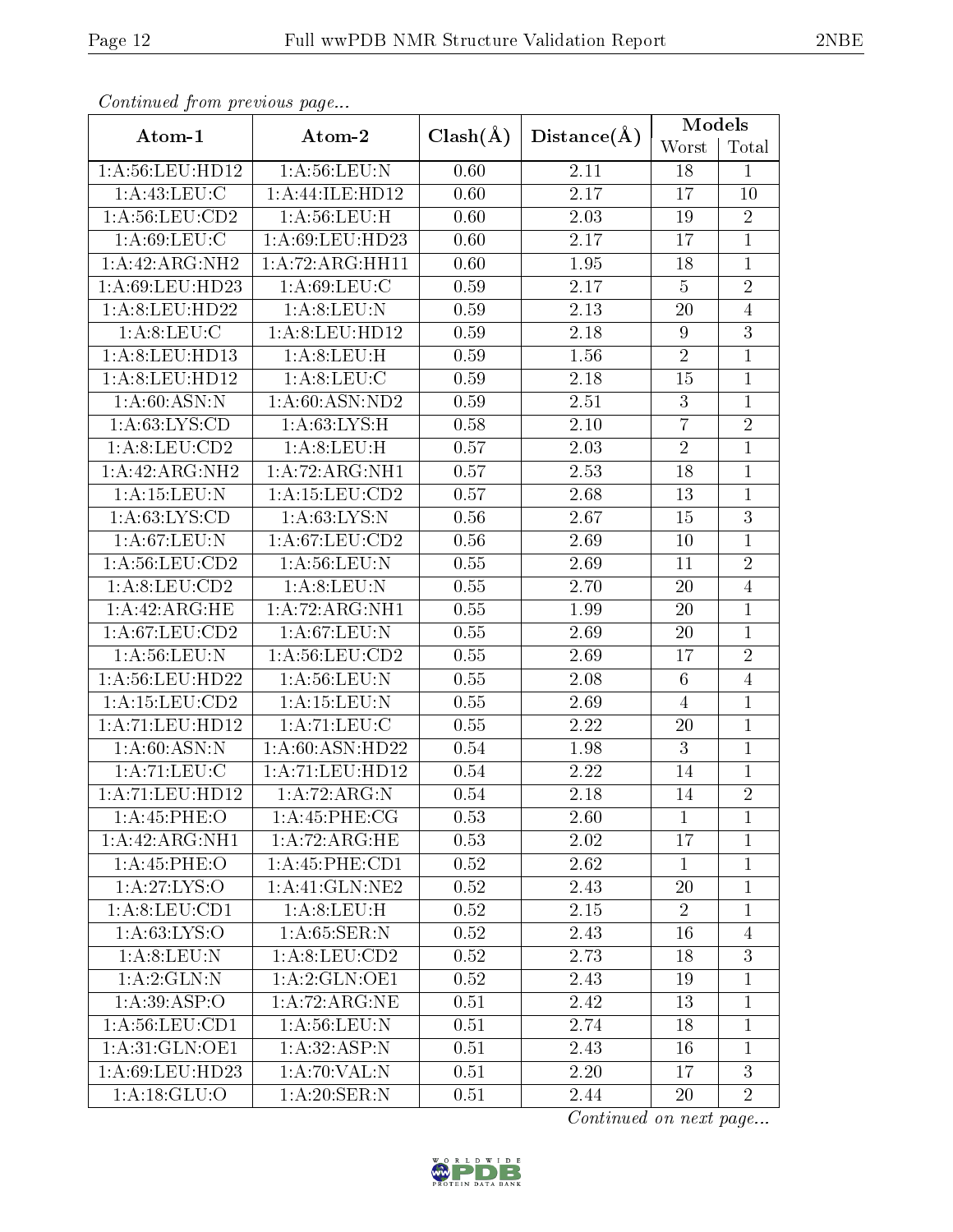| Continued from previous page |                     |              |             | <b>Models</b>   |                |
|------------------------------|---------------------|--------------|-------------|-----------------|----------------|
| Atom-1                       | Atom-2              | $Clash(\AA)$ | Distance(A) | Worst           | Total          |
| 1:A:64:GLU:OE1               | 1: A:64: GLU:N      | 0.51         | 2.44        | 6               | 1              |
| 1:A:42:ARG:CZ                | 1:A:72:ARG:HE       | 0.51         | 2.18        | 17              | $\mathbf{1}$   |
| 1: A:21:ASP: N               | 1: A:21: ASP:OD2    | 0.50         | 2.42        | $\overline{4}$  | $\mathbf{1}$   |
| 1:A:21:ASP:N                 | 1:A:21:ASP:OD1      | 0.50         | 2.44        | 15              | $\overline{2}$ |
| 1:A:3:ILE:HD12               | 1: A:67: LEU:CD1    | 0.50         | 2.37        | 11              | $\mathbf{1}$   |
| 1: A:59:TYR:O                | 1: A:59: TYR: CD2   | 0.50         | 2.65        | 15              | $\mathbf{1}$   |
| 1:A:8:LEU:CD1                | 1: A:8: LEU: N      | 0.50         | 2.63        | $\overline{2}$  | $\mathbf{1}$   |
| 1: A:39: ASP:OD1             | 1:A:40:GLN:N        | 0.49         | 2.45        | 11              | $\mathbf{1}$   |
| 1: A:59:TYR:O                | 1: A:59:TYR:CG      | 0.49         | 2.66        | 15              | $\mathbf{1}$   |
| 1: A:14:THR:C                | 1: A: 15: LEU: HD12 | 0.49         | 2.28        | $\overline{7}$  | $\overline{2}$ |
| 1:A:21:ASP:OD2               | 1: A:21:ASP: N      | 0.49         | 2.42        | $\overline{7}$  | $\mathbf{1}$   |
| 1: A:56:LEU:CD1              | 1: A:56:LEU:H       | 0.49         | 2.20        | 18              | $\mathbf{1}$   |
| 1: A:56:LEU:N                | 1: A:56: LEU: HD22  | 0.48         | 2.09        | 8               | $\overline{2}$ |
| 1:A:21:ASP:OD2               | 1:A:22:THR:N        | 0.48         | 2.46        | 18              | $\mathbf{1}$   |
| 1:A:30:ILE:HG21              | 1:A:41:GLN:NE2      | 0.48         | 2.23        | $\mathbf{1}$    | $\mathbf{1}$   |
| 1:A:2:GLN:NE2                | 1: A: 15: LEU: C    | 0.48         | 2.68        | 12              | $\mathbf{1}$   |
| 1:A:2:GLN:NE2                | 1: A:2: GLN:O       | 0.48         | 2.46        | 19              | $\mathbf{1}$   |
| 1: A:68: HIS:N               | 1:A:68:HIS:ND1      | 0.47         | 2.62        | 8               | $\overline{2}$ |
| 1:A:30:ILE:HG21              | 1:A:41:GLN:HE22     | 0.47         | 1.69        | $\bf 5$         | $\mathbf{1}$   |
| 1: A:14:THR:O                | 1: A: 15: LEU: HD12 | 0.47         | 2.10        | $8\,$           | $\overline{4}$ |
| 1: A:44: ILE: HG22           | 1: A:45:PHE:N       | 0.47         | 2.24        | 11              | $\overline{5}$ |
| 1:A:23:ILE:N                 | 1:A:23:ILE:HDI2     | 0.47         | 2.23        | $\overline{5}$  | $\mathbf{1}$   |
| 1: A:60: ASN:OD1             | 1: A:60: ASN: N     | 0.47         | 2.48        | 14              | $\overline{2}$ |
| 1: A:63:LYS:C                | 1: A:65:SER:N       | 0.47         | 2.68        | 11              | $\overline{5}$ |
| 1:A:68:HIS:ND1               | 1: A:68: HIS:N      | 0.47         | 2.62        | 20              | $\mathbf{1}$   |
| 1: A:59:TYR:O                | 1: A:60: ASN:ND2    | 0.46         | 2.48        | $6\phantom{.}6$ | $\mathbf{1}$   |
| 1:A:2:GLN:OE1                | 1:A:2:GLN:N         | 0.46         | 2.48        | 20              | $\mathbf{1}$   |
| 1: A:30: ILE: HG21           | 1: A:41: GLN:OE1    | 0.46         | 2.11        | 16              | $\overline{1}$ |
| 1: A:56: LEU:CD1             | 1: A:56:LEU: C      | 0.46         | 2.81        | 16              | $\mathbf{1}$   |
| 1:A:8:LEU:CD1                | 1: A:8: LEU: C      | 0.46         | 2.84        | 15              | $\overline{2}$ |
| 1: A:63:LYS:H                | 1: A:63: LYS:CD     | 0.45         | 2.22        | 15              | $\mathbf{1}$   |
| 1: A:18: GLU:O               | 1:A:21:ASP:N        | 0.45         | 2.50        | 11              | $\mathbf{1}$   |
| 1:A:7:THR:CG2                | 1: A:13: ILE: HD11  | 0.45         | 2.41        | 18              | $\mathbf{1}$   |
| 1: A:56:LEU:HD12             | 1: A:56:LEU:H       | 0.44         | 1.71        | 18              | $\mathbf{1}$   |
| 1:A:21:ASP:OD2               | 1:A:25:ASN:CB       | 0.44         | 2.64        | 11              | $\overline{2}$ |
| 1:A:3:ILE:HD12               | 1: A:67: LEU:HD22   | 0.44         | 1.88        | 19              | $\overline{2}$ |
| 1: A:39: ASP:O               | 1:A:72:ARG:NH1      | 0.44         | 2.50        | 13              | $\mathbf{1}$   |
| 1: A:69:LEU: C               | 1:A:69:LEU:CD2      | 0.44         | 2.87        | 9               | $\mathfrak{Z}$ |
| 1: A:14:THR:C                | 1: A: 15: LEU: HD22 | 0.43         | 2.34        | 4               | $\overline{2}$ |
| 1: A:8: LEU: C               | 1: A:8: LEU: CD1    | 0.43         | 2.85        | 13              | $\mathbf{1}$   |
| 1:A:40:GLN:OE1               | 1:A:72:ARG:O        | 0.43         | 2.36        | 12              | $\mathbf{1}$   |

Continued from previous page.

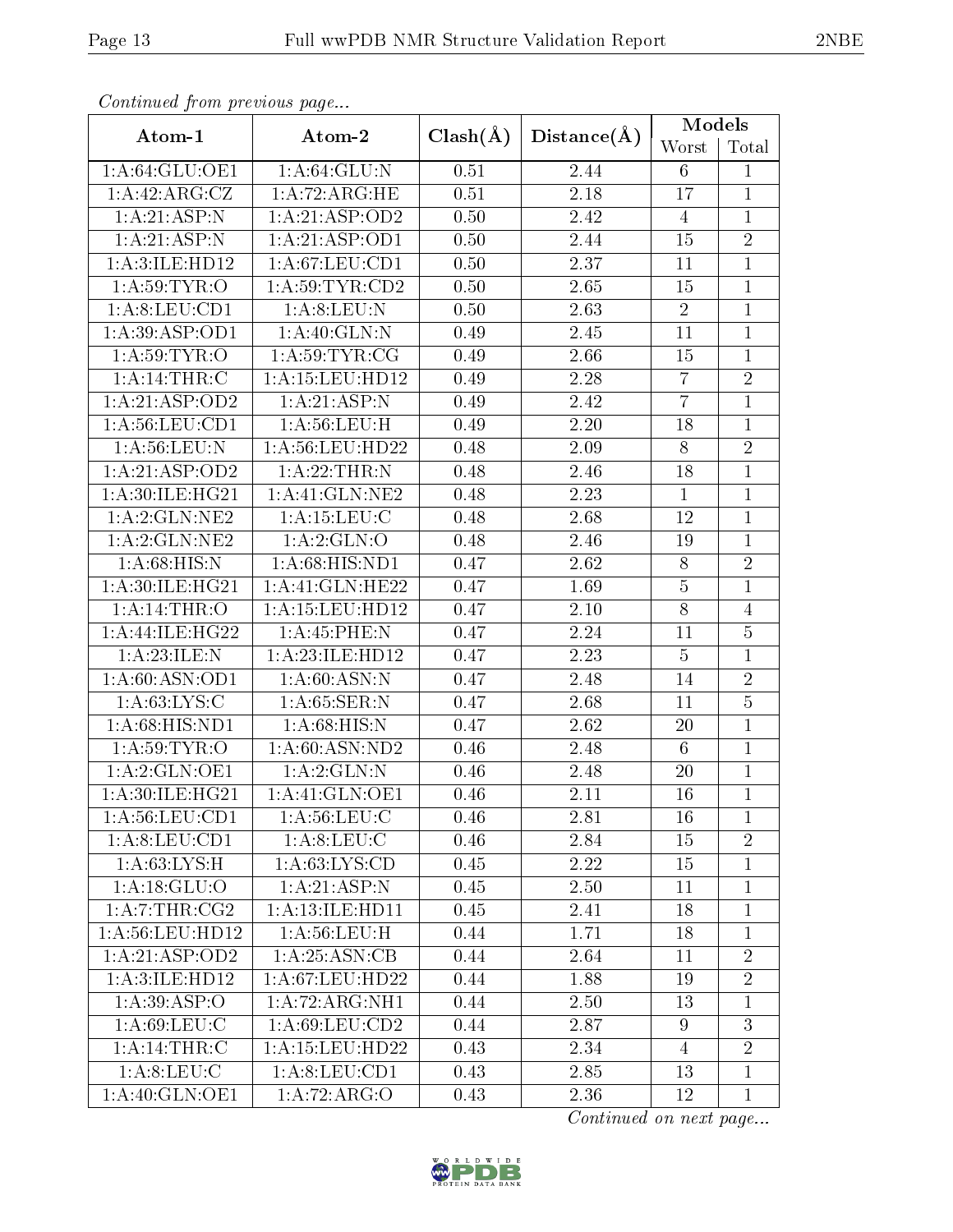|                      | Atom-2             |                   |                   | <b>Models</b>   |                |
|----------------------|--------------------|-------------------|-------------------|-----------------|----------------|
| Atom-1               |                    | $Clash(\AA)$      | Distance(A)       | Worst           | Total          |
| 1: A:62: GLN:O       | 1: A:63: LYS:O     | 0.43              | 2.37              | 17              | $\overline{2}$ |
| 1:A:23:ILE:N         | 1:A:23:ILE:CD1     | 0.43              | 2.81              | $\overline{5}$  | $\overline{1}$ |
| 1:A:43:LEU:HD22      | 1:A:67:LEU:HD23    | 0.43              | 1.91              | $\overline{1}$  | $\overline{1}$ |
| 1: A:58: ASP:O       | 1: A:58: ASP:OD1   | 0.43              | 2.37              | 18              | $\overline{1}$ |
| 1: A:44: ILE:N       | 1:A:44:ILE:HD12    | 0.43              | 2.29              | $20\,$          | $\mathbf{1}$   |
| 1: A:62: GLN:O       | 1: A:65: SER:OG    | $\overline{0.42}$ | $\overline{2.37}$ | 11              | $\overline{1}$ |
| 1:A:43:LEU:HD22      | 1:A:67:LEU:HD22    | 0.42              | 1.91              | $\overline{5}$  | $\overline{1}$ |
| 1:A:17:VAL:O         | 1: A:18: GLU:OE2   | 0.42              | 2.37              | 14              | $\mathbf{1}$   |
| 1: A: 16: GLU:O      | 1: A:29: LYS: NZ   | 0.42              | 2.52              | $\overline{7}$  | $\overline{1}$ |
| 1: A:59:TYR:O        | 1: A:60: ASN: CG   | 0.42              | 2.58              | $\,6\,$         | $\mathbf{1}$   |
| 1: A:44: ILE: CG2    | 1:A:45:PHE:N       | 0.42              | $\overline{2.82}$ | 11              | $\overline{2}$ |
| 1: A:22:THR:C        | 1:A:24:GLU:N       | 0.42              | 2.74              | 10              | $\overline{2}$ |
| $1:$ A:43:LEU: $CD2$ | 1:A:43:LEU:N       | 0.42              | $\overline{2.83}$ | 17              | $\mathbf{1}$   |
| 1:A:2:GLN:N          | 1:A:2:GLN:CD       | 0.42              | 2.73              | 19              | $\overline{1}$ |
| 1: A:36: ILE: O      | 1: A: 41: GLN: NE2 | 0.42              | $\overline{2.52}$ | 19              | $\mathbf{1}$   |
| 1:A:44:ILE:HD12      | 1:A:44:ILE:N       | 0.41              | $\overline{2.30}$ | $\,6\,$         | $\overline{3}$ |
| 1:A:23:ILE:H         | 1:A:23:ILE:CD1     | 0.41              | $\overline{2.28}$ | $\overline{5}$  | $\overline{1}$ |
| 1:A:2:GLN:O          | 1: A:2: GLN:OE1    | 0.41              | $\overline{2.38}$ | $\overline{17}$ | $\overline{1}$ |
| 1: A:27: LYS:O       | 1:A:41:GLN:OE1     | 0.41              | 2.39              | 19              | $\mathbf{1}$   |
| 1:A:21:ASP:OD1       | 1:A:22:THR:O       | 0.41              | $\overline{2.38}$ | 11              | $\mathbf{1}$   |
| 1: A:36: ILE: HG21   | 1:A:41:GLN:HE21    | 0.41              | 1.74              | 12              | $\mathbf{1}$   |
| 1: A:31: GLN:O       | 1: A:35: GLY:N     | 0.41              | $\overline{2.53}$ | 15              | $\overline{1}$ |
| 1: A:64:GLU:N        | 1: A:64: GLU:CD    | 0.41              | 2.74              | 13              | $\mathbf{1}$   |
| 1: A:10: GLY:O       | $1:$ A:11:LYS:O    | 0.41              | $\overline{2.38}$ | 14              | $\overline{1}$ |
| 1: A:60: ASN:O       | 1:A:60:ASN:OD1     | 0.40              | 2.38              | $\sqrt{6}$      | $\mathbf{1}$   |
| 1:A:25:ASN:HD22      | 1: A: 25: ASN: N   | 0.40              | 2.14              | $15\,$          | $\overline{1}$ |
| 1: A:2: GLN:H        | 1:A:2:GLN:CD       | 0.40              | $\overline{2.20}$ | $\overline{7}$  | $\overline{1}$ |
| 1: A:60: ASN:O       | 1: A:61:ILE:C      | 0.40              | $\overline{2.59}$ | 16              | $\overline{1}$ |
| 1: A:63: LYS: C      | 1: A:65:SER:H      | 0.40              | 2.19              | 19              | $\mathbf{1}$   |
| 1:A:2:GLN:CD         | 1:A:2:GLN:H        | 0.40              | 2.20              | $\mathbf{3}$    | $\overline{1}$ |
| 1: A:18: GLU:C       | 1:A:20:SER:N       | 0.40              | 2.75              | 20              | $\mathbf{1}$   |
| 1:A:3:ILE:HD12       | 1: A:67:LEU:HD12   | 0.40              | 1.93              | 11              | $\mathbf{1}$   |

Continued from previous page...

### 6.3 Torsion angles (i)

#### 6.3.1 Protein backbone (i)

In the following table, the Percentiles column shows the percent Ramachandran outliers of the chain as a percentile score with respect to all PDB entries followed by that with respect to all NMR entries. The Analysed column shows the number of residues for which the backbone conformation was analysed and the total number of residues.

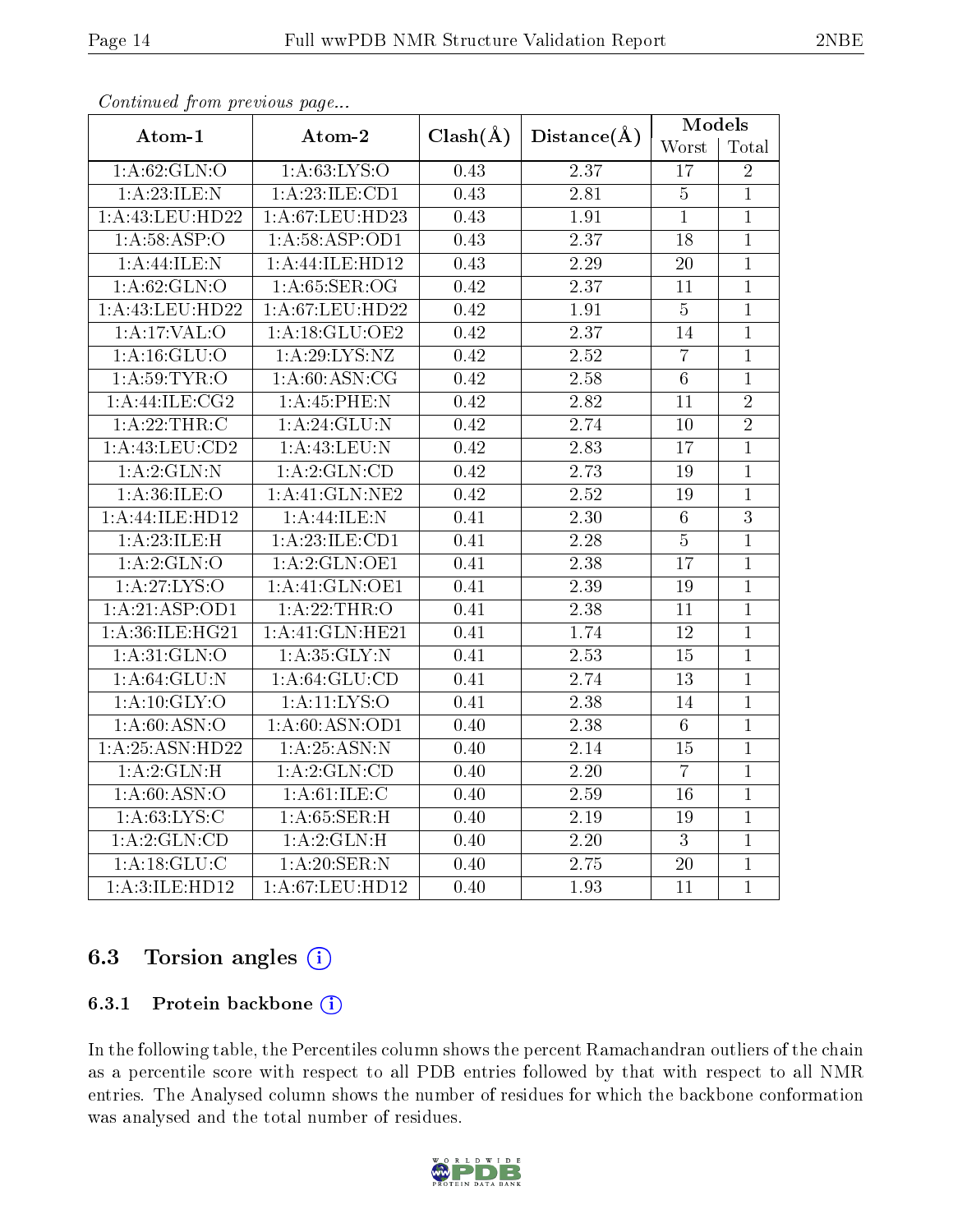| Mol | Chain | Analysed          | Favoured           | Allowed                           | Outliers  | Percentiles |
|-----|-------|-------------------|--------------------|-----------------------------------|-----------|-------------|
|     |       | $61/76$ $(80\%)$  | $56\pm1(91\pm2\%)$ | $\pm 2(7\pm3\%)$ $\pm 1(1\pm1\%)$ |           | 16  <br>63  |
| All |       | $1220/1520(80\%)$ | $1116(91\%)$       | 88 (7\%)                          | 16 $(1%)$ | 16<br>63    |

All 7 unique Ramachandran outliers are listed below. They are sorted by the frequency of occurrence in the ensemble.

| Mol | Chain | Res | <b>Type</b> | Models (Total) |
|-----|-------|-----|-------------|----------------|
|     |       | 64  | <b>GLU</b>  |                |
|     |       | 10  | <b>GLY</b>  | 3              |
|     |       | 63  | <b>LYS</b>  | 3              |
|     |       | 11  | <b>LYS</b>  | 2              |
|     |       | 2   | <b>GLN</b>  | 2              |
|     |       | 19  | <b>PRO</b>  |                |
|     |       | 37  | PRO         |                |

#### 6.3.2 Protein sidechains (i)

In the following table, the Percentiles column shows the percent sidechain outliers of the chain as a percentile score with respect to all PDB entries followed by that with respect to all NMR entries. The Analysed column shows the number of residues for which the sidechain conformation was analysed and the total number of residues.

| Mol | Chain | Analysed       | Rotameric          | <b>Outliers</b>   |             | Percentiles |
|-----|-------|----------------|--------------------|-------------------|-------------|-------------|
|     |       | $57/67$ (85%)  | $48\pm2(85\pm4\%)$ | $9\pm2(15\pm4\%)$ | $\sqrt{6}$  | 44          |
| All | All   | 1140/1340(85%) | 967(85%)           | $173(15\%)$       | $\boxed{6}$ | 44          |

All 36 unique residues with a non-rotameric sidechain are listed below. They are sorted by the frequency of occurrence in the ensemble.

| Mol | Chain | Res            | <b>Type</b> | Models (Total) |
|-----|-------|----------------|-------------|----------------|
| 1   | А     | 13             | ILE         | 19             |
| 1   | А     | 63             | <b>LYS</b>  | 13             |
| 1   | А     | 58             | <b>ASP</b>  | $10\,$         |
| 1   | А     | 57             | <b>SER</b>  | $10\,$         |
| 1   | А     | 25             | <b>ASN</b>  | 10             |
| 1   |       | 20             | <b>SER</b>  | 9              |
| 1   | А     | 72             | $\rm{ARG}$  | 8              |
| 1   | А     | $\overline{2}$ | <b>GLN</b>  | 8              |
| 1   | А     | 42             | $\rm{ARG}$  | 7              |
| 1   | А     | 32             | ASP         | 6              |
|     |       | 21             | ASP         | 6              |

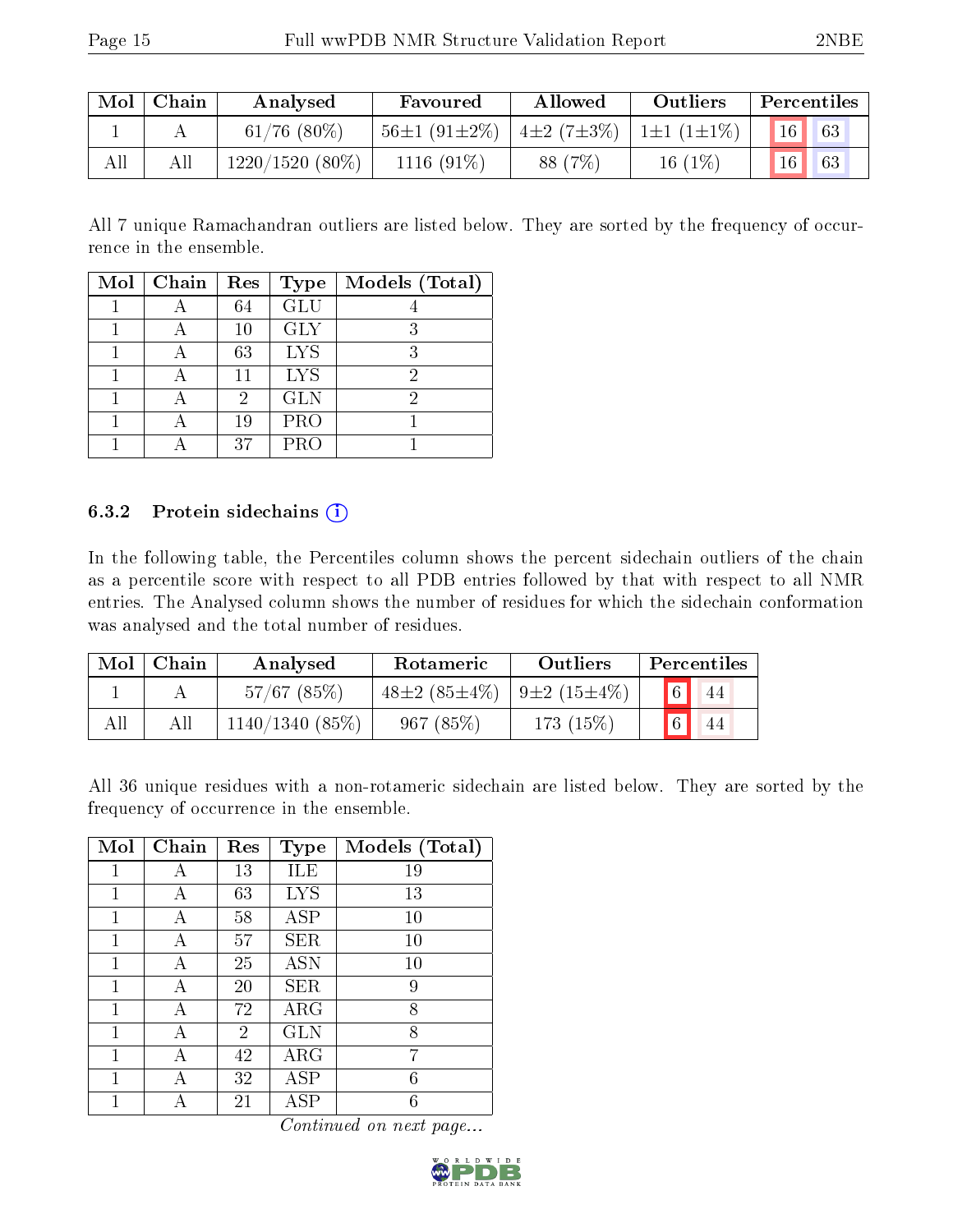| Mol            | Chain              | Res             | Type                    | Models (Total) |
|----------------|--------------------|-----------------|-------------------------|----------------|
| $\overline{1}$ | $\overline{\rm A}$ | 59              | <b>TYR</b>              | 6              |
| $\overline{1}$ | $\boldsymbol{A}$   | 65              | <b>SER</b>              | $\overline{6}$ |
| $\overline{1}$ | $\overline{A}$     | $\sqrt{6}$      | $\overline{\text{LYS}}$ | $\overline{5}$ |
| $\overline{1}$ | А                  | 8               | <b>LEU</b>              | $\overline{5}$ |
| $\overline{1}$ | A                  | 56              | <b>LEU</b>              | $\overline{4}$ |
| $\mathbf{1}$   | А                  | 9               | <b>THR</b>              | $\overline{4}$ |
| $\mathbf{1}$   | $\boldsymbol{A}$   | 69              | <b>LEU</b>              | 3              |
| $\overline{1}$ | A                  | 43              | <b>LEU</b>              | 3              |
| $\mathbf{1}$   | A                  | 11              | ${\rm LYS}$             | 3              |
| $\overline{1}$ | $\overline{\rm A}$ | $18\,$          | $\overline{\text{GLU}}$ | $\overline{3}$ |
| $\mathbf{1}$   | $\boldsymbol{A}$   | 33              | $L\overline{YS}$        | $\overline{3}$ |
| $\overline{1}$ | $\overline{\rm A}$ | 39              | $\overline{\rm ASP}$    | $\overline{3}$ |
| $\overline{1}$ | А                  | 64              | GLU                     | $\overline{2}$ |
| $\mathbf{1}$   | $\boldsymbol{A}$   | 66              | <b>THR</b>              | $\overline{2}$ |
| $\overline{1}$ | $\overline{\rm A}$ | $\overline{62}$ | $\overline{\text{GLN}}$ | $\overline{2}$ |
| $\mathbf{1}$   | A                  | 71              | <b>LEU</b>              | $\overline{2}$ |
| $\overline{1}$ | $\overline{\rm A}$ | 31              | $\overline{\text{GLN}}$ | $\overline{2}$ |
| $\mathbf{1}$   | A                  | $16\,$          | $GL\overline{U}$        | $\overline{2}$ |
| $\overline{1}$ | $\overline{\rm A}$ | 70              | <b>VAL</b>              | $\overline{1}$ |
| $\overline{1}$ | $\overline{\rm A}$ | 60              | $\overline{ASN}$        | $\overline{1}$ |
| $\mathbf{1}$   | $\boldsymbol{A}$   | 41              | <b>GLN</b>              | $\mathbf{1}$   |
| $\mathbf{1}$   | A                  | 12              | <b>THR</b>              | $\mathbf{1}$   |
| $\mathbf{1}$   | A                  | $14\,$          | THR                     | $\mathbf{1}$   |
| $\mathbf{1}$   | A                  | 24              | $\overline{{\rm GLU}}$  | $\mathbf{1}$   |
| $\overline{1}$ | $\overline{\rm A}$ | 27              | $\overline{\text{LYS}}$ | $\overline{1}$ |

Continued from previous page...

#### 6.3.3 RNA [O](https://www.wwpdb.org/validation/2017/NMRValidationReportHelp#rna)i

There are no RNA molecules in this entry.

### 6.4 Non-standard residues in protein, DNA, RNA chains (i)

There are no non-standard protein/DNA/RNA residues in this entry.

### 6.5 Carbohydrates  $(i)$

There are no carbohydrates in this entry.

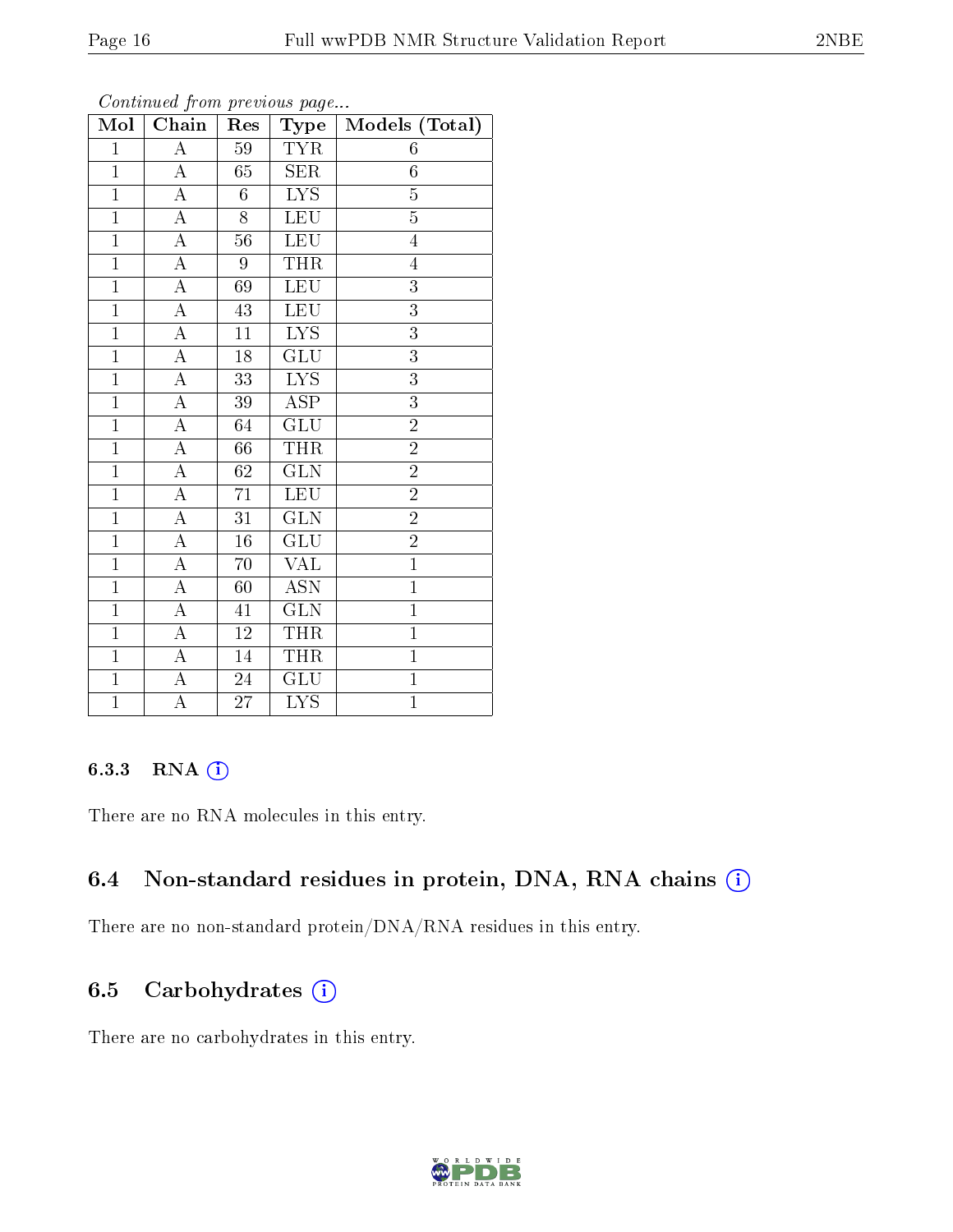## 6.6 Ligand geometry  $(i)$

There are no ligands in this entry.

## 6.7 [O](https://www.wwpdb.org/validation/2017/NMRValidationReportHelp#nonstandard_residues_and_ligands)ther polymers (i)

There are no such molecules in this entry.

## 6.8 Polymer linkage issues (i)

There are no chain breaks in this entry.

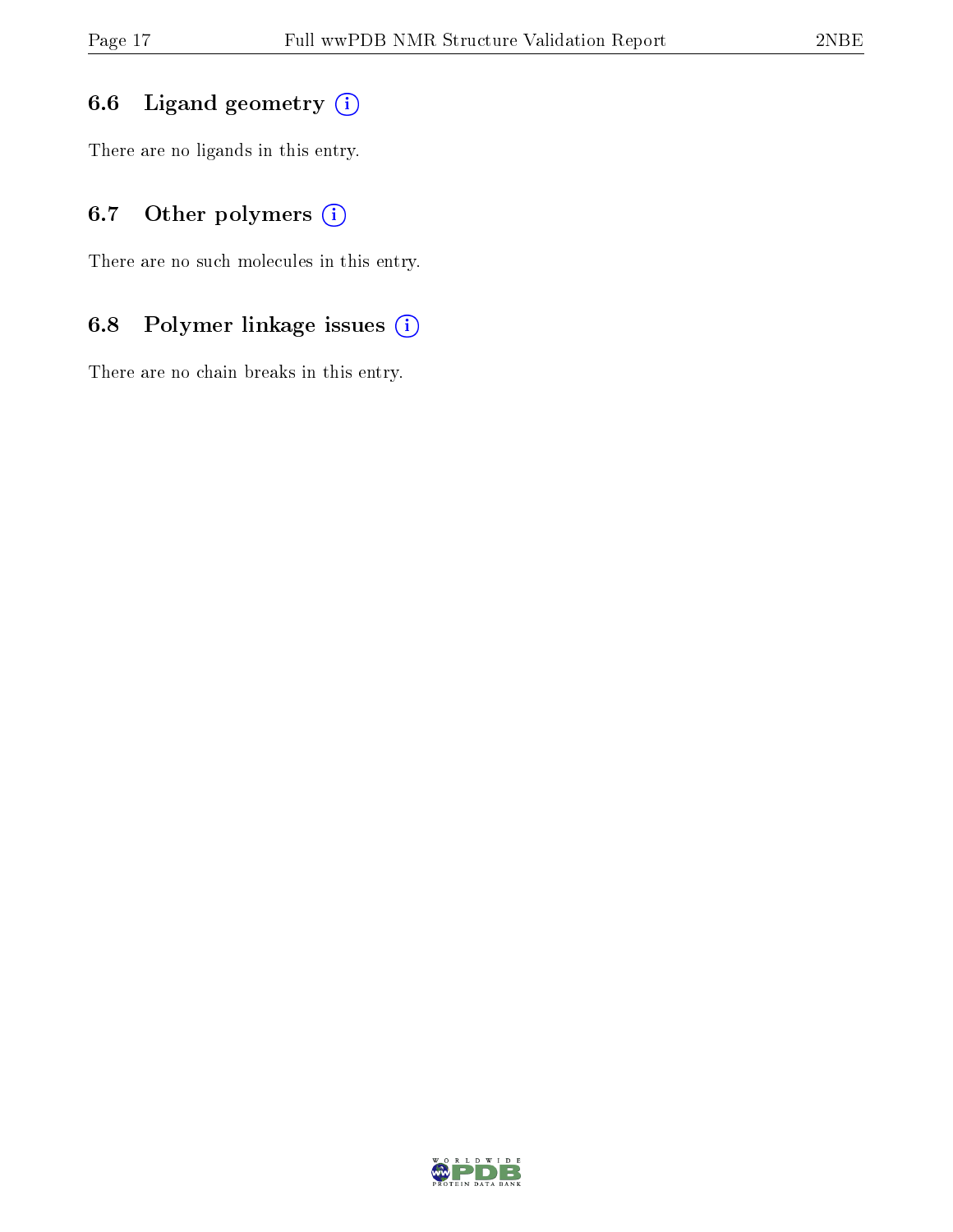## <span id="page-17-0"></span>7 Chemical shift validation  $\left( \begin{array}{c} \overline{1} \end{array} \right)$

The completeness of assignment taking into account all chemical shift lists is 71% for the welldefined parts and  $70\%$  for the entire structure.

## 7.1 Chemical shift list 1

File name: input\_cs.cif

Chemical shift list name: *assigned\_chem\_shift\_list\_1* 

### 7.1.1 Bookkeeping (i)

The following table shows the results of parsing the chemical shift list and reports the number of nuclei with statistically unusual chemical shifts.

| Total number of shifts                  | 768 |
|-----------------------------------------|-----|
| Number of shifts mapped to atoms        | 768 |
| Number of unparsed shifts               |     |
| Number of shifts with mapping errors    |     |
| Number of shifts with mapping warnings  |     |
| Number of shift outliers (ShiftChecker) |     |

#### 7.1.2 Chemical shift referencing  $(i)$

The following table shows the suggested chemical shift referencing corrections.

| <b>Nucleus</b>      |    | # values   Correction $\pm$ precision, ppm | Suggested action  |
|---------------------|----|--------------------------------------------|-------------------|
| ${}^{13}C_{\alpha}$ | 69 | $2.41 \pm 0.17$                            | Should be applied |
| ${}^{13}C_{\beta}$  | 65 | $3.11 \pm 0.39$                            | Should be applied |
| $13\text{C}$        | 71 | $2.55 \pm 0.16$                            | Should be applied |
| 15 <sub>N</sub>     |    | $1.18 \pm 0.28$                            | Should be applied |

#### 7.1.3 Completeness of resonance assignments  $(i)$

The following table shows the completeness of the chemical shift assignments for the well-defined regions of the structure. The overall completeness is 71%, i.e. 552 atoms were assigned a chemical shift out of a possible 781. 9 out of 10 assigned methyl groups (LEU and VAL) were assigned stereospecifically.

| Total | $1\mathbf{H}$                                                          | $13\Omega$ | $15\mathrm{N}$ |
|-------|------------------------------------------------------------------------|------------|----------------|
|       | Backbone   281/299 (94%)   112/119 (94%)   112/122 (92%)   57/58 (98%) |            |                |
|       | Sidechain   271/449 (60%)   142/261 (54%)   129/169 (76%)   0/19 (0%)  |            |                |

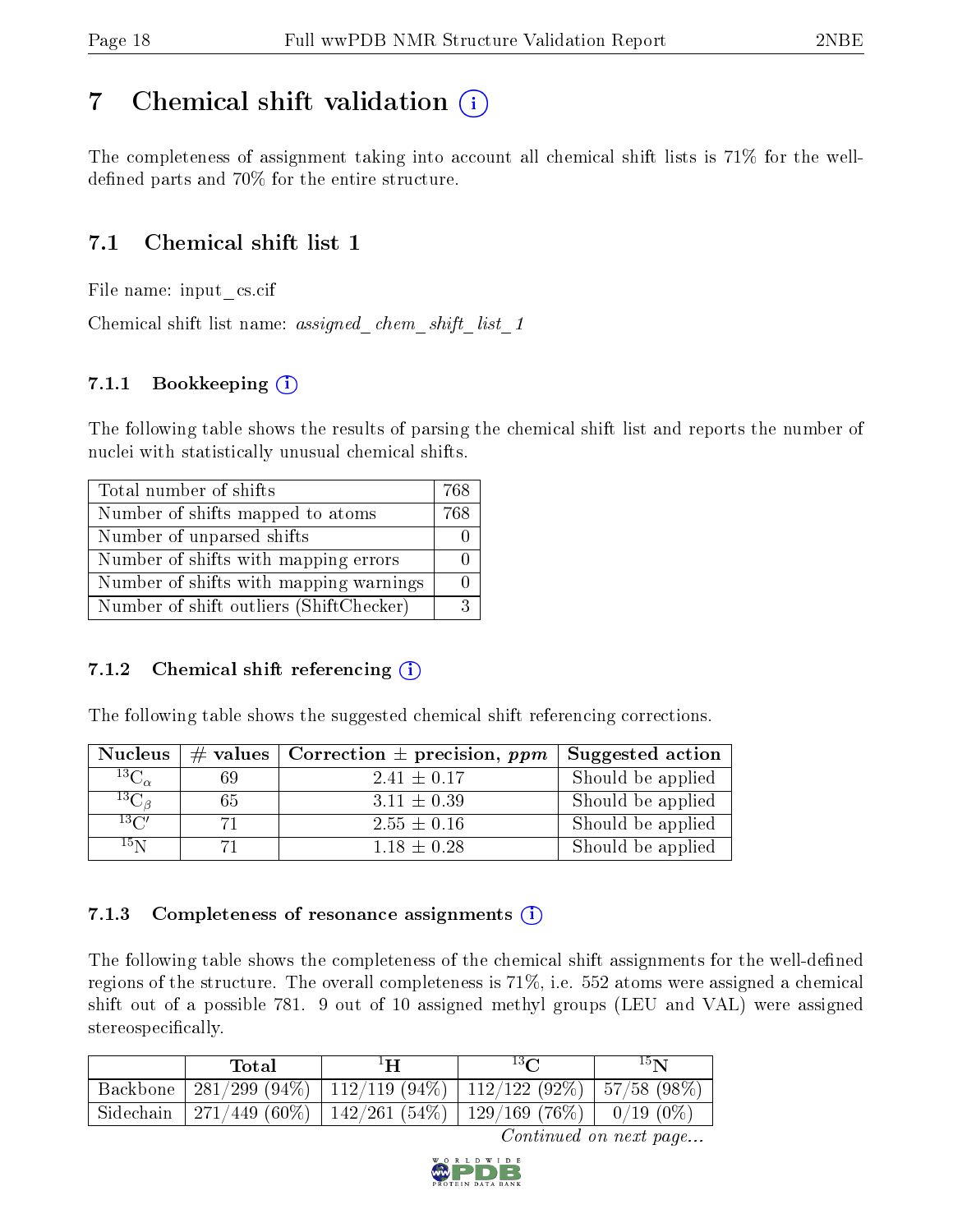| Continued from previous page |  |
|------------------------------|--|
|                              |  |

|          | Total        | ŀН              | $13\Omega$           | $15\mathbf{N}$ |
|----------|--------------|-----------------|----------------------|----------------|
| Aromatic | $0/33(0\%)$  | $0/18(0\%)$     | $0/14(0\%)$          | $0/1$ (0%)     |
| Overall  | 552/781(71%) | 254/398 $(64%)$ | $\mid$ 241/305 (79%) | 57/78(73%)     |

The following table shows the completeness of the chemical shift assignments for the full structure. The overall completeness is 70%, i.e. 675 atoms were assigned a chemical shift out of a possible 958. 10 out of 12 assigned methyl groups (LEU and VAL) were assigned stereospecifically.

|           | Total            | $^1$ H $^-$    | $^{13}C$         | 15 <sub>N</sub>  |
|-----------|------------------|----------------|------------------|------------------|
| Backbone  | $ 350/374(94\%)$ | 139/149(93%)   | $140/152(92\%)$  | $71/73$ $(97\%)$ |
| Sidechain | 325/551(59%)     | 170/321(53%)   | $155/203$ (76\%) | 0/27(0%)         |
| Aromatic  | $0/33(0\%)$      | $0/18$ $(0\%)$ | $0/14(0\%)$      | $0/1$ (0\%)      |
| Overall   | 675/958(70%)     | 309/488(63%)   | $295/369(80\%)$  | $71/101(70\%)$   |

#### 7.1.4 Statistically unusual chemical shifts  $(i)$

The following table lists the statistically unusual chemical shifts. These are statistical measures, and large deviations from the mean do not necessarily imply incorrect assignments. Molecules containing paramagnetic centres or hemes are expected to give rise to anomalous chemical shifts.

| Mol | Chain | $\operatorname{Res}$ |    | Type   Atom   Shift, $ppm$ | Expected range, $ppm$ | Z-score |
|-----|-------|----------------------|----|----------------------------|-----------------------|---------|
|     |       | 46                   |    | $100.60\,$                 | $141.07 - 105.37$     | $-6.3$  |
|     |       |                      |    | 29.63                      | $42.24 - 29.94$       | $-5.5$  |
|     |       | 16                   | CG | 29.82                      | $42.24 - 29.94$       |         |

### 7.1.5 Random Coil Index  $(RCI)$  plots  $(i)$

The image below reports *random coil index* values for the protein chains in the structure. The height of each bar gives a probability of a given residue to be disordered, as predicted from the available chemical shifts and the amino acid sequence. A value above 0.2 is an indication of signicant predicted disorder. The colour of the bar shows whether the residue is in the welldefined core (black) or in the ill-defined residue ranges (cyan), as described in section 2 on ensemble composition.

Random coil index (RCI) for chain A: